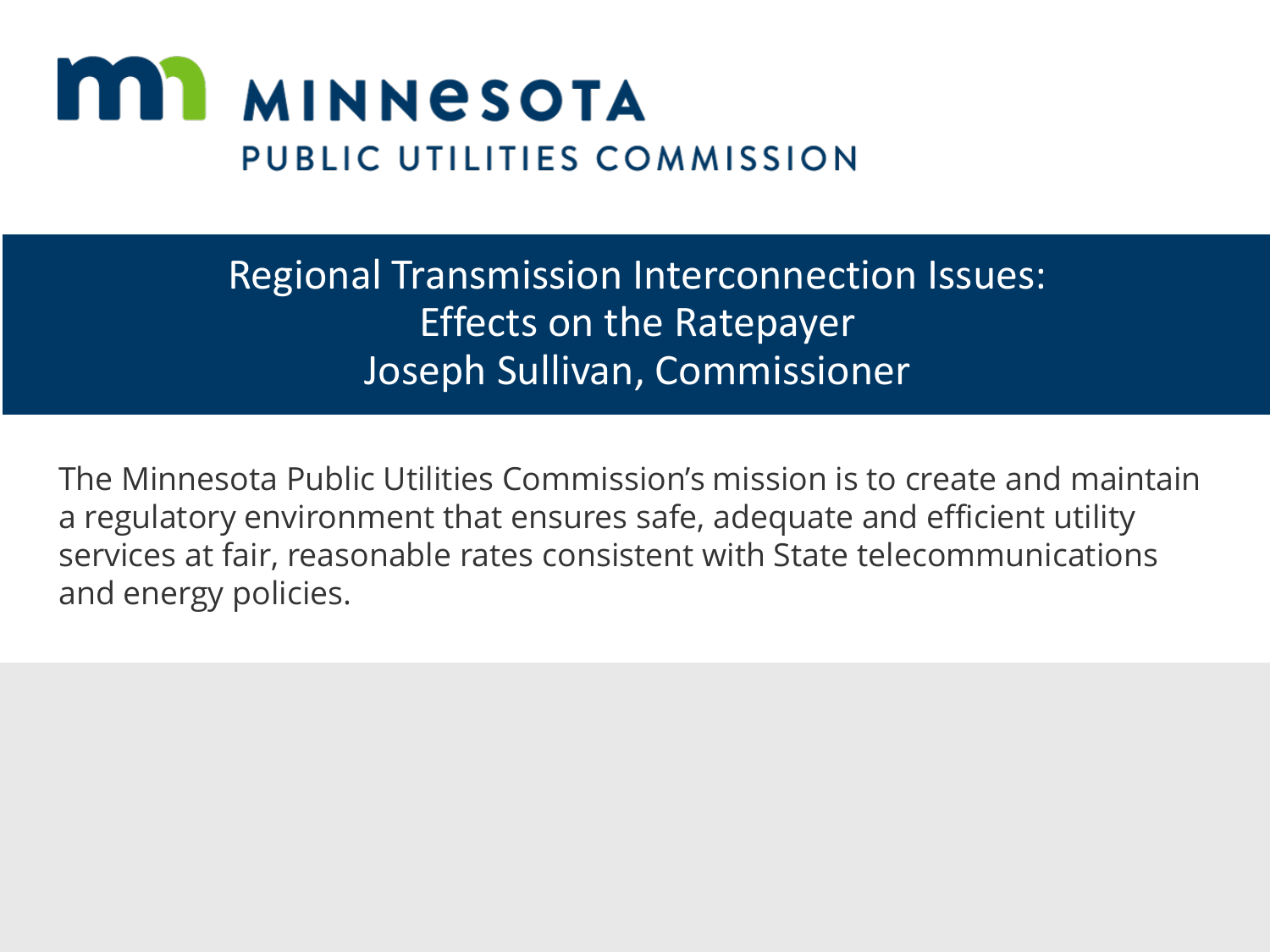# MISO membership is beneficial to Minnesota

- MISO and other RTO's established by FERC Order 2000 to drive competition and increase reliability
- Purpose of MISO and RTOs in general is to PLAN for and operate transmission infrastructure
- Benefits to Minnesota
	- Access to larger power market
	- Diversity of power supply
	- Lower wholesale energy prices
	- Lower capacity/reliability costs
- Minnesotans' energy bills today are hundreds of millions of dollars lower per year because of MISO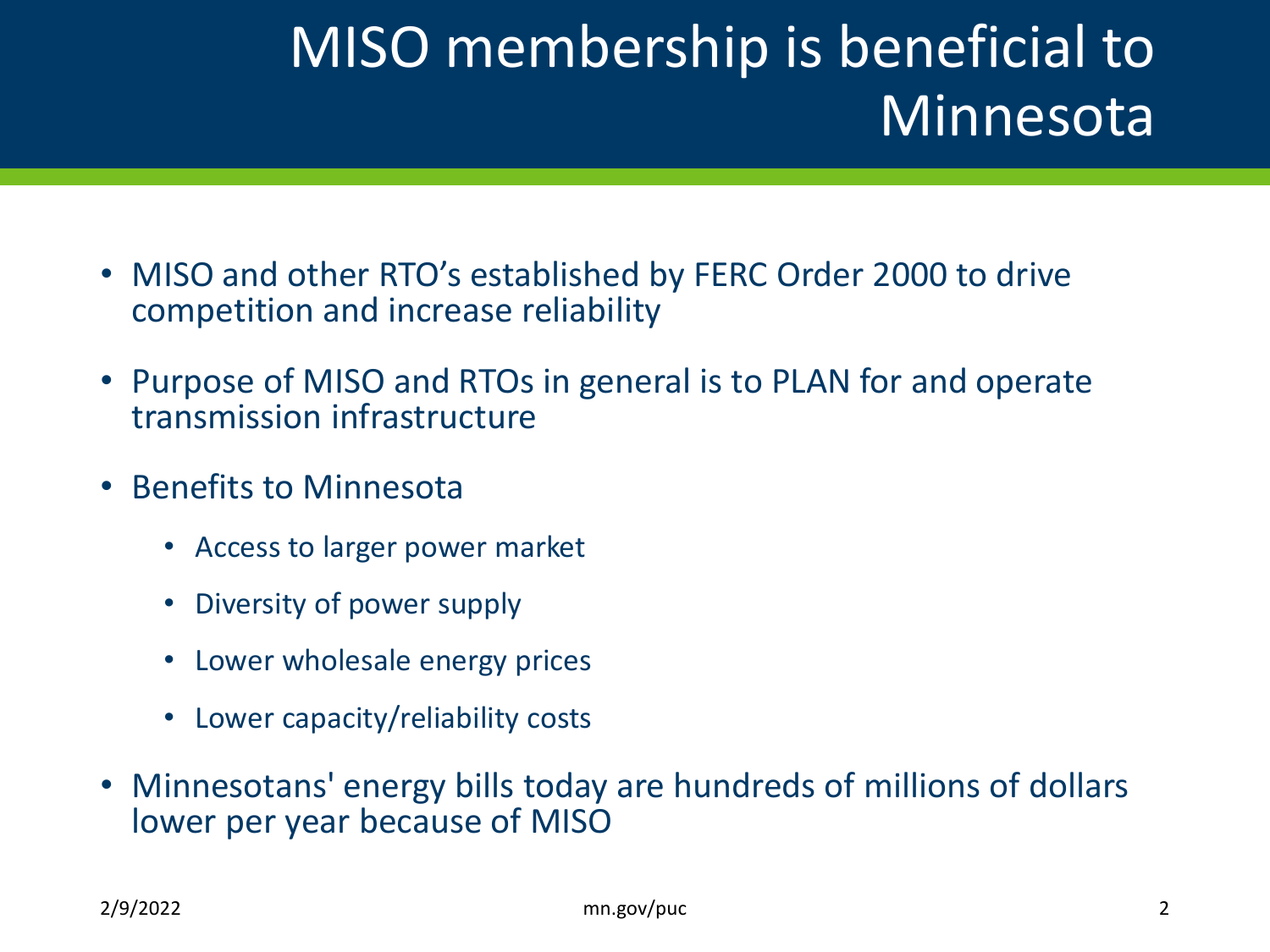### **Problem**: Minnesota's Long-Term Energy Planning Interests are Limited with Minimal Transmission Capacity

*Transmission planning process in MISO has been bogged down over the last decade. Transmission planning and buildout has not kept pace with needs.*

- Lack of planning/buildout has led us to today where interconnection costs are extremely high forcing projects to drop out.
- Lack of transmission capacity along the border between MISO and SPP (the "seem") is limited and creating problems for projects in Minnesota
- LRTP (Long Range Transmission Planning) and JTIQ (Joint Targeted Interconnection Queue Study) aim to address these issues.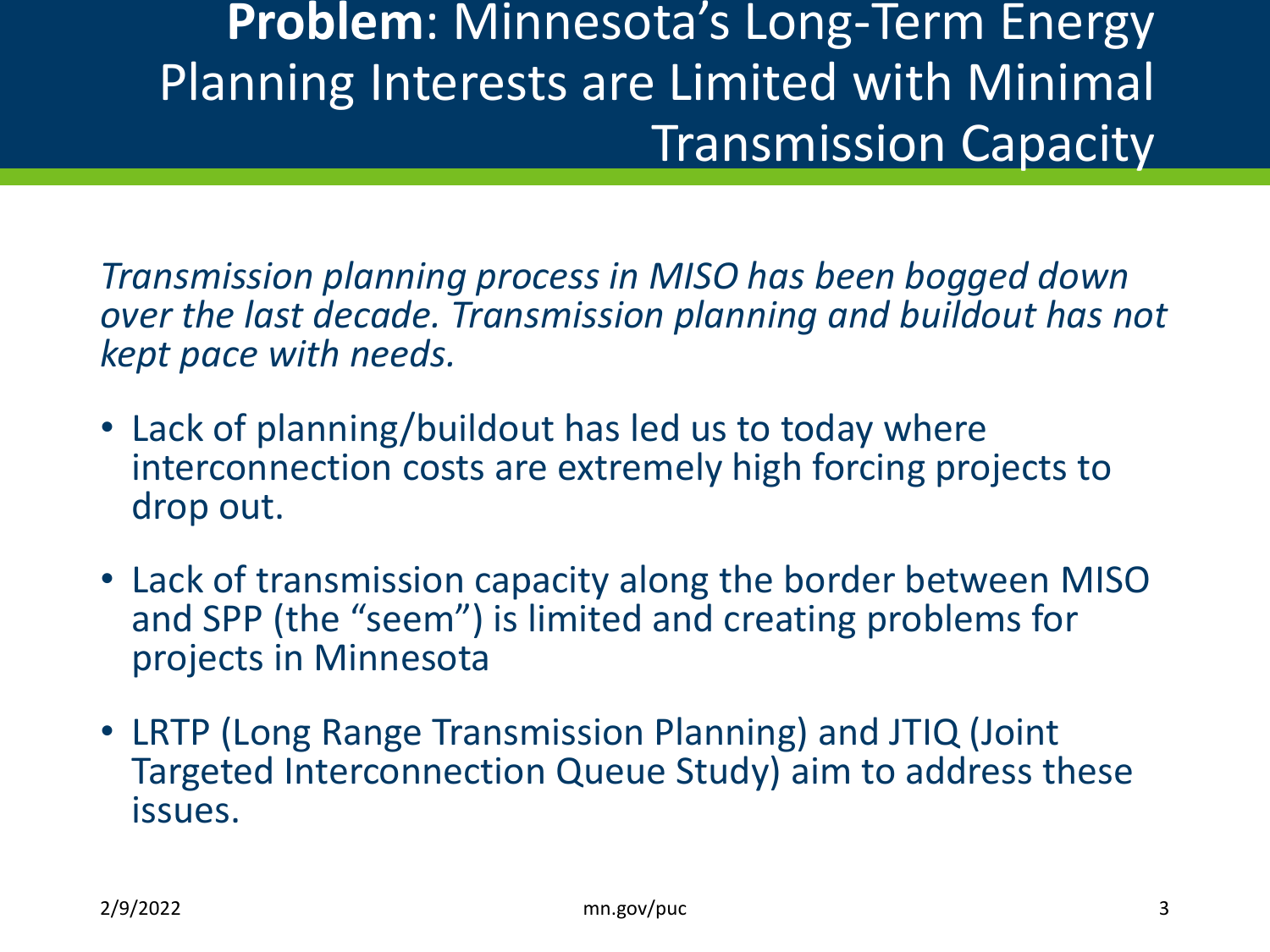# **Problem**: Regional Transmission Capacity MN PUC Perspective

- **1. Siting of (Large) Wind and Solar Projects is Increasingly Inefficient Due to Lack of Available Capacity for New Resources**
	- Projects 'go' to areas where interconnection is possible, causing inefficient siting of resources
	- Projects are permitted (using state resources, landowner time and attention) and are not built

| <b>Type</b> | Operating     | Pending       | <b>Permit In Progress</b> | Expected |
|-------------|---------------|---------------|---------------------------|----------|
| Wind        | 3,774 MW      | 632 MW        | 700 MW                    | 240 MW   |
| Solar       | <b>262 MW</b> | <b>180 MW</b> | 920 MW                    | 300 MW   |